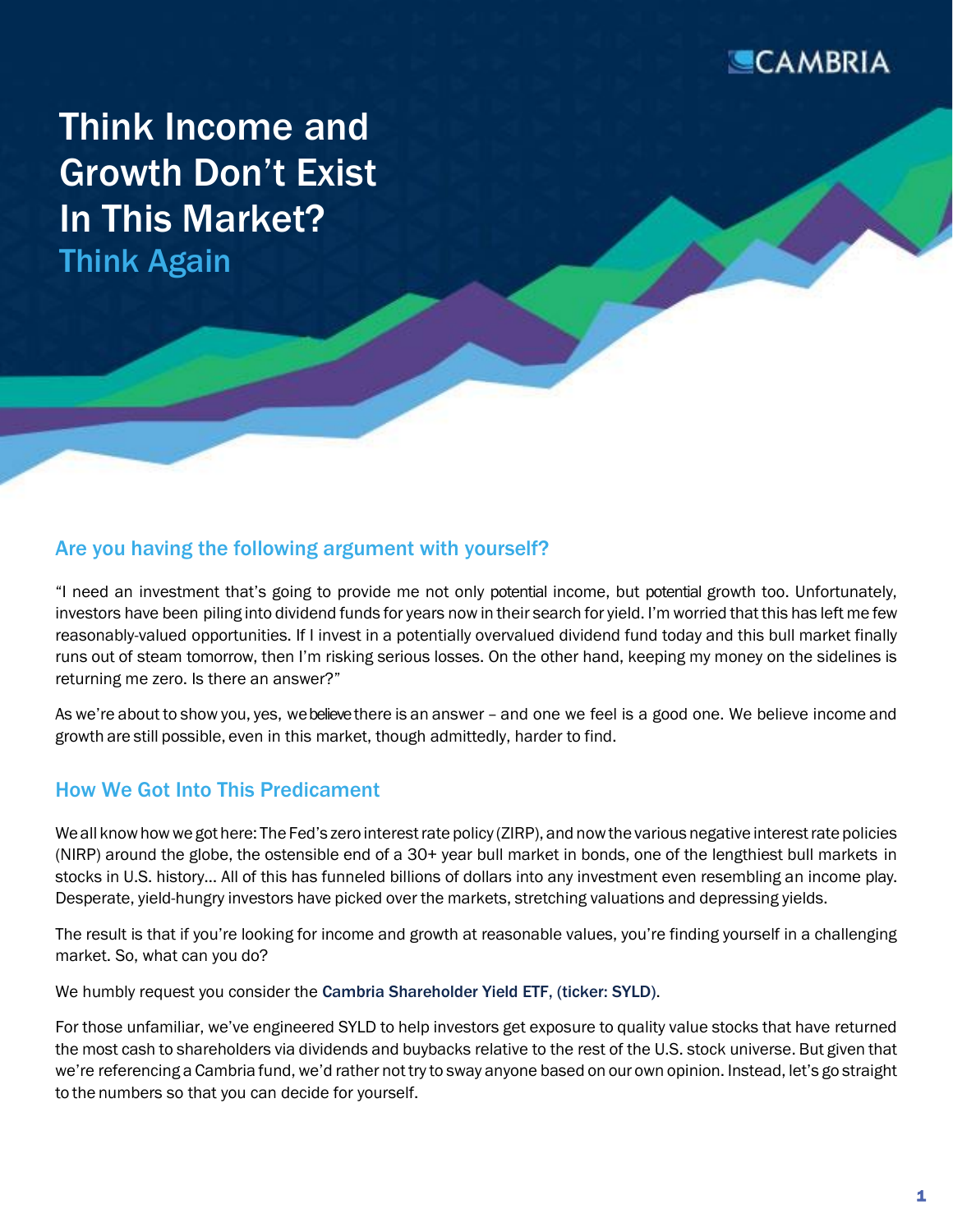# The Search for Income

Below we show the SEC 30-day dividend yields as of 3/31/2022 for SYLD and the category in which SYLD is placed (Morningstar Mid Cap Value).

| <b>Name</b>                               | 30-Day SEC Yield |  |
|-------------------------------------------|------------------|--|
| <b>Cambria Shareholder Yield (SYLD)</b>   | 1.34%            |  |
| <b>Morningstar Mid Cap Value Category</b> | $0.99\%$         |  |

SOURCE: Morningstar. Past performance does not guarantee future results. Please see standardized performance data.

SYLD offered a 30-day SEC yield of 1.34%, higher than that of the Morningstar Mid Cap Value category. But remember, we've engineered SYLD to reflect total cash distributions to investors from dividends and buybacks. When management rewards investors with buybacks, we wouldn't see that value-transfer reflected in the dividend yield. Therefore, while SYLD offers a similar 30-day SEC Yield, we shouldn't necessarily expect SYLD to be leading this category.

With this perspective, we suddenly have a far more complete way of evaluating our investments.

# Why Buybacks Should Be Considered

A pure income investor might look at the above and say, "Explain it away however you want, but I don't care about buybacks. After all, it seems like overconfident CEOs are always buying back stock at all sorts of prices, regardless of valuations. Plus, they throw lucrative stock options to management, so trying to include buybacks isn't worth it to me. I want better dividend yields than what SYLD is offering, so I'm choosing a higher yielding fund."

It's a logical response, but let's challenge it.

Why, perhaps, should you be willing to pay more attention to buybacks?

Without getting into too much detail, corporate share buybacks can be an effective way for managers to return profits to shareholders – similar to dividends – yet without triggering the taxable event that occurs with dividends. This means shareholders are receiving value, but it's subtler – generally camouflaged in the asset's market price, rather than the obvious dividend payment that appears in your brokerage account one day. But that doesn't mean the value isn't there, it's just in a different form. And at the end of the day, wouldn't you prefer the highest total return possible, regardless of the source of that return?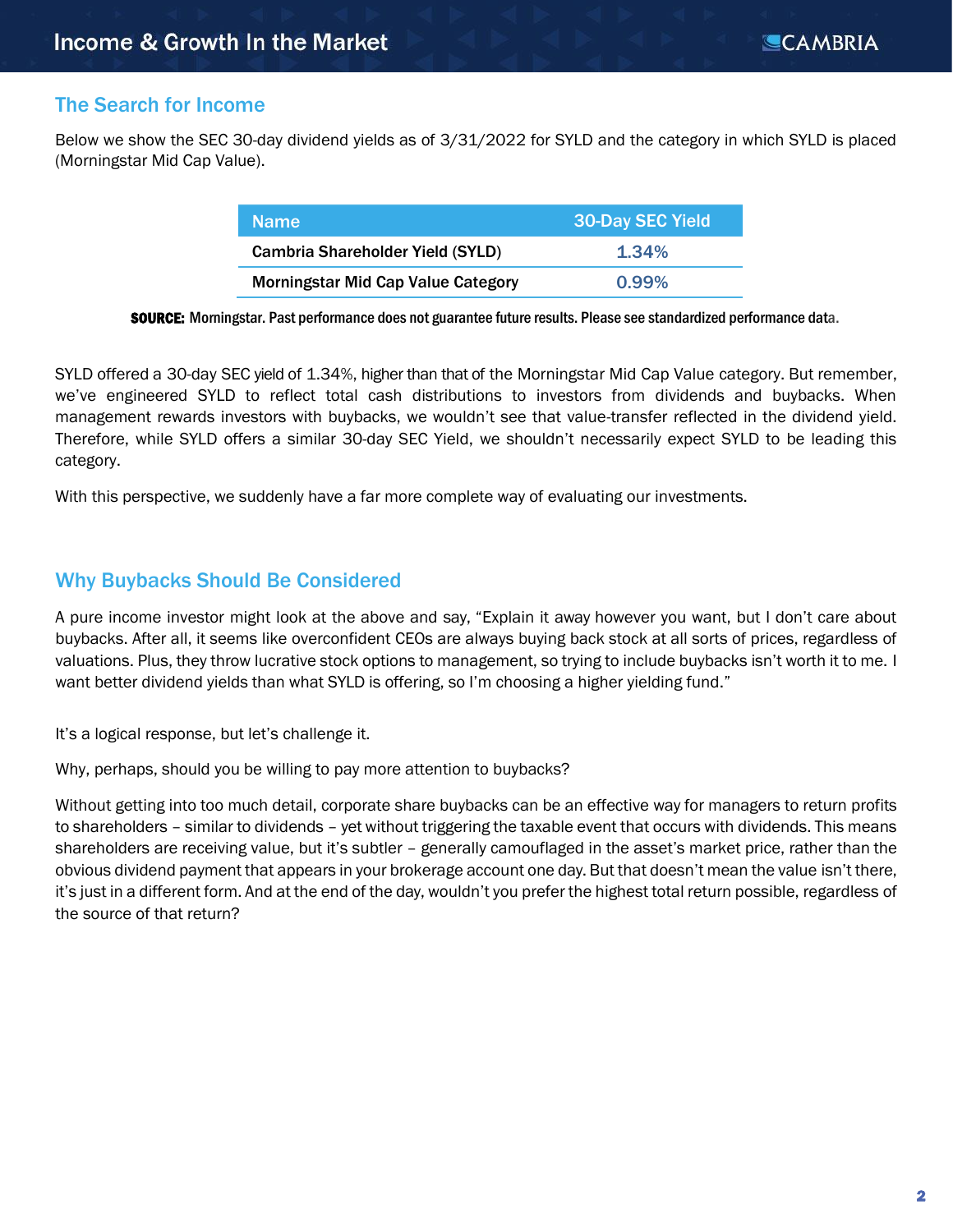If you're still not convinced on the value of buybacks, consider famed investor, Warren Buffett's opinion. From his [1984](http://www.berkshirehathaway.com/letters/1984.html) [letter to Berkshire Hathaway](http://www.berkshirehathaway.com/letters/1984.html) shareholders:

*"When companies with outstanding businesses and comfortable financial positions find their shares selling far below intrinsic value in the marketplace, no alternative action can benefit shareholders as surely as repurchases."*

The key phrase for buybacks here is "intrinsic value." If you are an overconfident CEO buying back overvalued shares, then you're destroying value. In such a case, the earlier objection to including buybacks is valid. Buybacks would indeed be a detriment to total return.

But when a wise CEO buys back shares at great valuations that are below intrinsic value, to paraphrase Buffett's quote, "no alternative action benefits shareholders as surely as repurchases."

### Combining Dividend Yield with BuybackYield

Now, just so you're not misunderstanding, this isn't an issue of choosing buybacks instead of dividends. It's not a competition.

We like dividends too; we just think an investor can potentially do better by combining good dividend yields with good buyback yields, rather than by focusing on dividend yield alone. Think of these two returns as a broader, complementary "share- holder yield."

We believe shareholder yield is a good indicator of an investment's long-term potential. But we're not the only ones.

For instance, J.P Morgan writes, "Across the range of definitions, we find the single best measure of Value is arguably Shareholder Yield, which combines the effects of Dividends, Buy-Backs & Net Issuance…" (J.P Morgan, Value Everywhere, August 23, 2016.) Then there was the Société Générale study reporting that, historically, a shareholder yield strategy had beaten the market in 17 of the previous 20 years, whereas a dividend yield strategy had beaten the market in only 9 of those years. (Société Générale, Global Quantitative Research, October 9, 2014.) You'll find similar takeaways in various reports from other large financial institutions.

With all this in mind, let's look again at SYLD vs. its Morningstar category, this time on a total return basis instead of just dividend yield.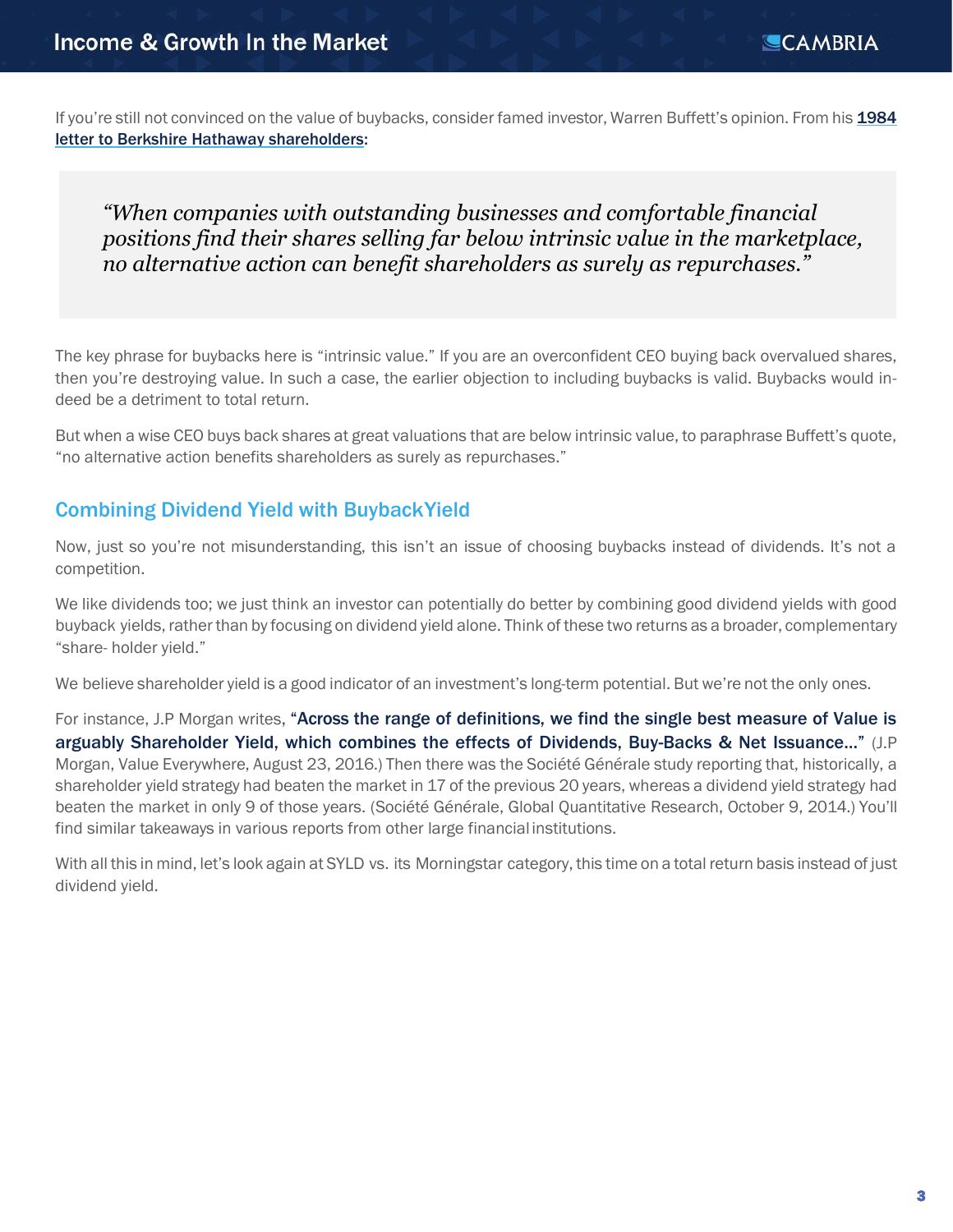# A Comparison of Total Returns

Below we compare the cumulative returns of SYLD versus the Morningstar Mid Cap Value category. The beginning date is 5/31/2013, which is the month end after we introduced SYLD to the market (5/13/2013). Returns stop at 3/31/2022 and are based on net asset value.

| <b>Name</b>                             | <b>Total Return</b> |
|-----------------------------------------|---------------------|
| <b>Cambria Shareholder Yield (SYLD)</b> | 228.20%             |
| <b>Morningstar Mid Cap Value</b>        | 129.77%             |

SOURCE: Morningstar. Total return is cumulative.

| <b>Standardized Performance as of</b><br>3/31/21 | 1 Year | 5 Year | <b>Since Inception</b> |
|--------------------------------------------------|--------|--------|------------------------|
| <b>Cambria Shareholder Yield ETF NAV</b>         | 9.53%  | 15.96% | 14.37%                 |
| <b>Cambria Shareholder Yield ETF Price</b>       | 8.48%  | 15.99% | 14.38%                 |
| <b>Morningstar Mid Cap Value Category</b>        | 10.76% | 9.50%  | 9.88%                  |

SOURCE: Morningstar. Performance for periods over one year is annualized.

The performance data quoted represents past performance. Past performance does not guarantee future results. The investment return and principal value of an investment will fluctuate so that an investor's shares, when redeemed, may be worth more or less than their original cost and current performance may be lower or higher than the performance quoted. For performance data current to the most recent month end, please visit our website at [www.cambriafunds.com.](http://www.cambriafunds.com/) Shares are bought and sold at market price (not NAV) and are not individually redeemed from the Fund. Market price returns are based upon the midpoint of the bid/ask spread at the close of the exchange and does not represent the returns an investor would receive if shares were trade at other times. Brokerage commissions will reduce returns. NAVs are calculated using prices as of 4:00 PM Eastern Time.

Note that from May 31, 2013 to March 31, 2022, SYLD's total return of 228.20% was higher than the category returns.

## Looking at These Investments Through a "Value" Prism

One of the basic tenets of investing is that, all else being equal, the less you pay for an investment, the better your future returns should be. By that logic, the better the value at which we can purchase quality assets, the better positioned we should be for the potential of increased returns going forward.

Recall for a moment our earlier discussion of Warren Buffett and buybacks. Buffet believes buybacks are wonderful when they're effected at discounted valuations. He didn't say "all buybacks are great, all the time," because they're not. If a CEO overpays for his shares, it's an unwise use of money, same as if you or I overpay for, say, a new car or a dishwasher.

The point is, valuation matters. With investing, the price which you pay for an asset has a significant influence on the return (or lack thereof) that you could potentially get.

With that in mind, let's return to SYLD vs. the Morningstar category.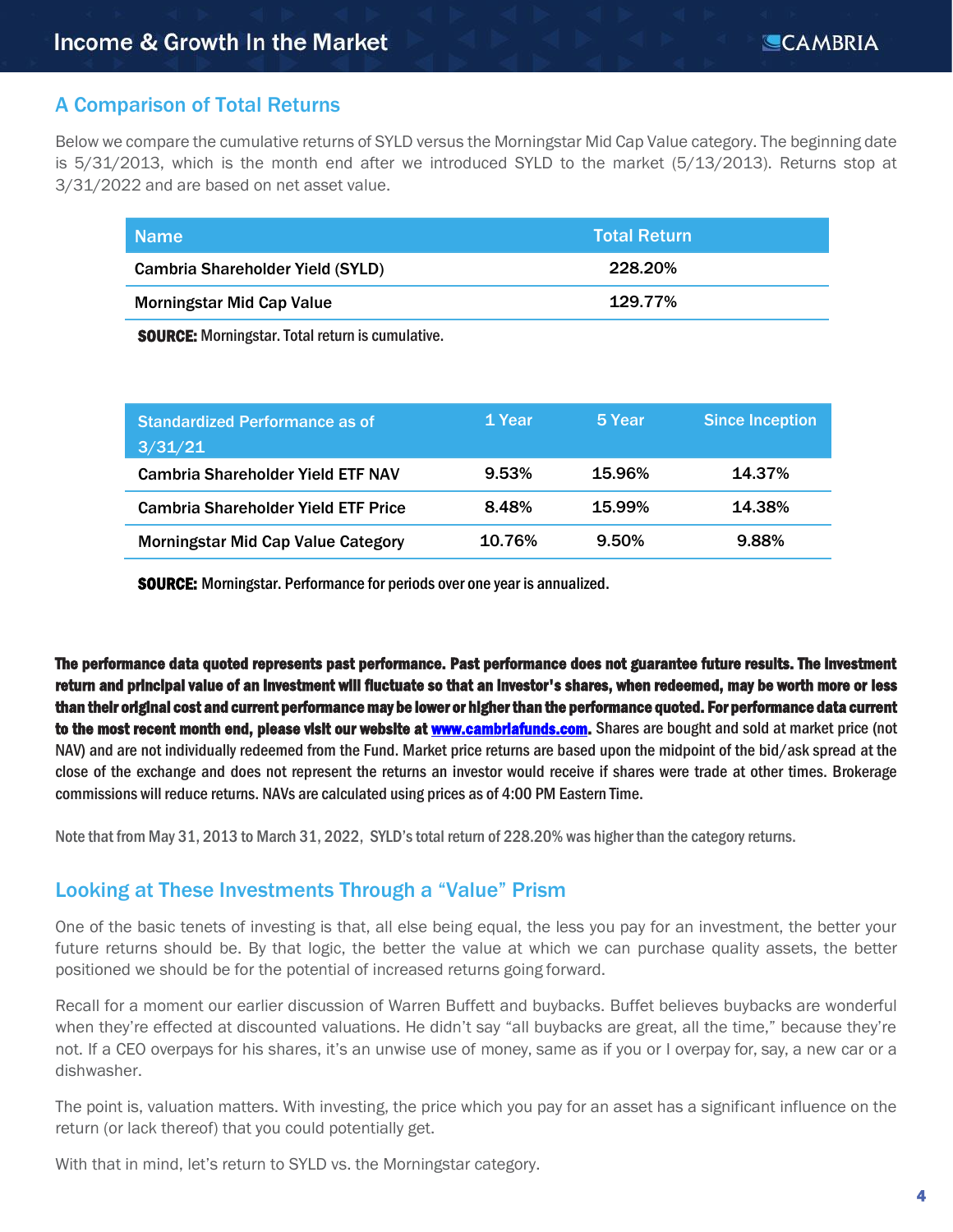The chart below includes numerous common valuation metrics: the ratios of price-to-earnings, price-to-book, price-tosales, and price-to-cash flow. We've re-included the dividend yield for perspective.

|                             | <b>SYLD</b> | <b>Category</b> |
|-----------------------------|-------------|-----------------|
| <b>Price/Earnings</b>       | 8.08        | 15.38           |
| Price/Book                  | 1.71        | 2.25            |
| <b>Price/Sales</b>          | 0.74        | 1.32            |
| <b>Price/Cash Flow</b>      | 6.30        | 11.55           |
| <b>Price/Free Cash Flow</b> | 9.04        | 25.59           |
| 30-Day SEC Yield            | 1.34        | 0.99            |

**SOURCE:** Morningstar, Bloomberg. Style and Market Cap Breakdown and Value and Growth Measures are calculated only using the long position holdingsof the portfolio.

SYLD trades at a lower valuation vs. the category average in every single category.

And for any skeptics remaining, wondering about the extent to which valuation really matters, we'll point you to a report from O'Shaughnessy Asset Management. The group conducted research on the subject and concluded the following:

*"While (dividend) yield is attractive in general, one of the most important lessons we've learned in the large cap market is that it becomes unattractive when expensive... ...if a company has a high yield but is also cheap, then it has outperformed the market by 3.29%, on average. But when a stock has a high yield and is trading at expensive multiples of earnings, sales, EBITDA, and free cash flow, it's lost to the market by an average of 2.06% a year."*

(O'Shaughnessy Asset Management, The Myth of the Most Efficient Market, 2013.)

We'll let you draw your own conclusion as to what this might mean for future returns.

Yes, this is a challenging market for income investors, but it doesn't have to be an impossible market. We believe income, growth, and good values are still out there. If you haven't looked at SYLD in a while, maybe it's time.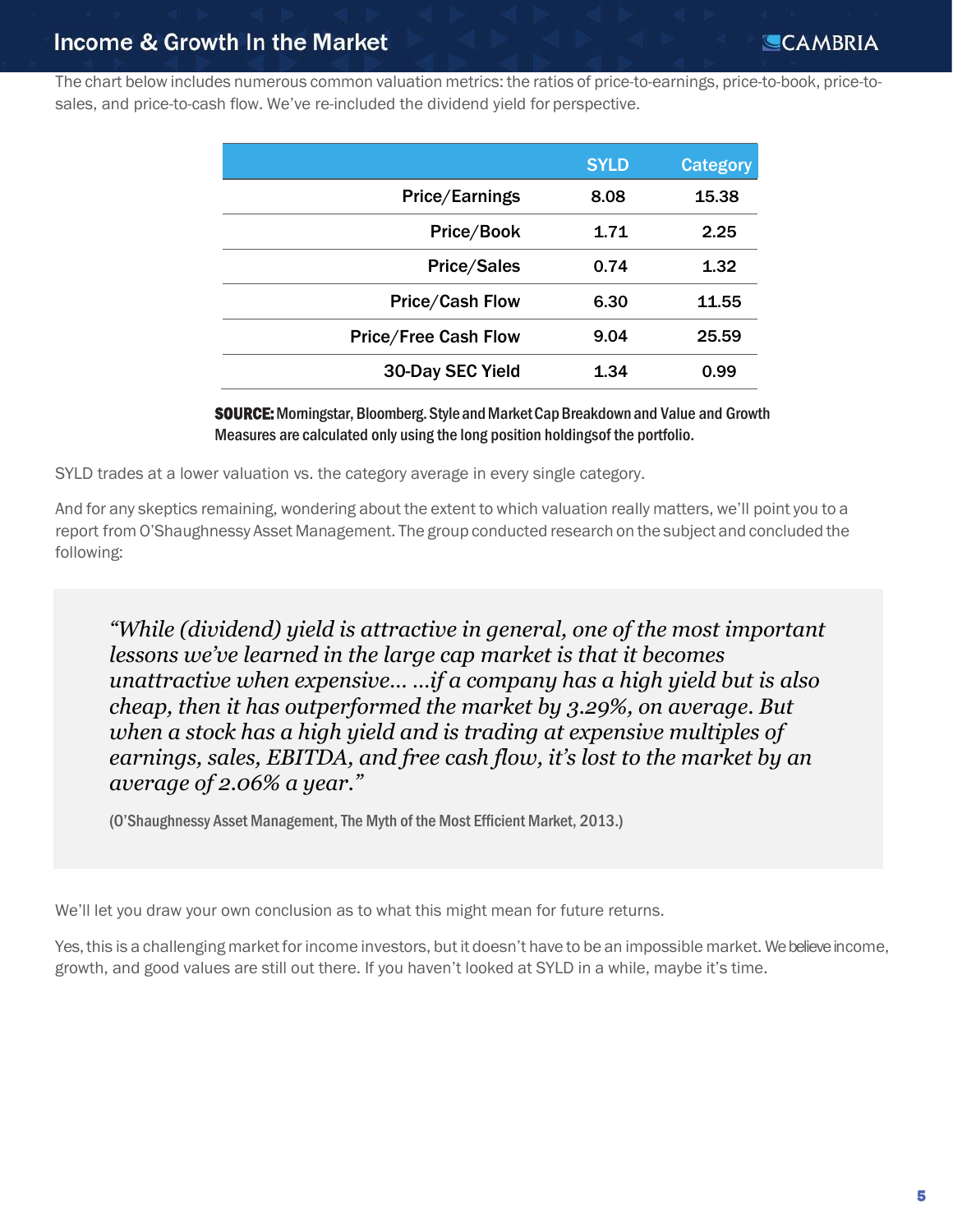#### Appendix

This paper was compiled to provide a framework to analyze the characteristics of Cambria's ETF, Shareholder Yield (BATS:SYLD)relativeto funds that seek to offer investors exposure to U.S. based companies in the Morningstar Mid Cap Value category. The valuation data—at the time this report was written—reflects the fundamental data of Price/Earnings ratios, Price/Book ratios, Price/Sales ratios, Price/Cash Flow ratios, and dividend yield so that investors can compare the ETF and category across the same metrics. All information is provided strictly for educational and illustrative purposesonly.

No representation is being made that any investment will achieve performance that is similar to the returns shown above. The information provided should not be considered investment advice.

Below is more information on the Morningstar Mid Cap Value category.

Mid-Cap Value: Some mid-cap value portfolios focus on medium-size companies while others land here because they own a mix of small- , mid-, and large-cap stocks. All look for U.S. stocks that are less expensive or growing more slowly than the market. The U.S. mid-cap range for market capitalization typically falls between \$1 billion and \$8 billion and represents 20% of the total capitalization of the U.S. equity market. Value is defined based on low valuations (low price ratios and high dividend yields) and slow growth (low growth rates for earnings, sales, book value, and cash flow).

Category Index: Russell Midcap Value TR USD. The Russell Midcap® Value Index measures the performance of the midcap value segment of the US equity universe.

Morningstar Index: Morningstar US Mid Val TR USD. This index measures the performance of the mid capitalization stocks that are considered undervalued.

#### **Definitions**

12-Month Yield: The sum of a fund's total trailing 12-month interest and dividend payments divided by the last month's ending share price (NAV) plus any capital gains distributed over the same period.

**Buybacks:** The process of a corporation buying back shares of its stock.

**Buyback yield:** Generally, the dollar value of net buybacks over a specific time period divided by the company's total market capitalization.

**Dividend Yield:** Generally, the total interest and dividend payments over a specific time period divided by the most recent period's ending share price.

SEC 30-day Yield: A standard yield calculation developed by the U.S. SEC that is based on the most recent 30-day period.

Intrinsic Value: The theoretical underlying value of a company that may or may not be different from the prevailing market price.

Long Position: Refers to owning (or long) a security or option position.

**Price/Earnings:** The ratio of a company's stock price to the company's per share earnings.

**Price/Book:** The ratio of a company's stock price to the company's book value.

**Price/Sales:** The ratio of a company's stock price to the company's revenue.

**Price/Cash Flow:** The ratio of a company's stock price to the company's per share cash flow.

**Price/Free Cash Flow:** The ratio of a company's stock price to the company's per share free cash flow.

**EBITDA:** Earnings before interest, taxes, depreciation and amortization. This metric shows company earnings without the impacts of interest, taxes, depreciation and amortization.